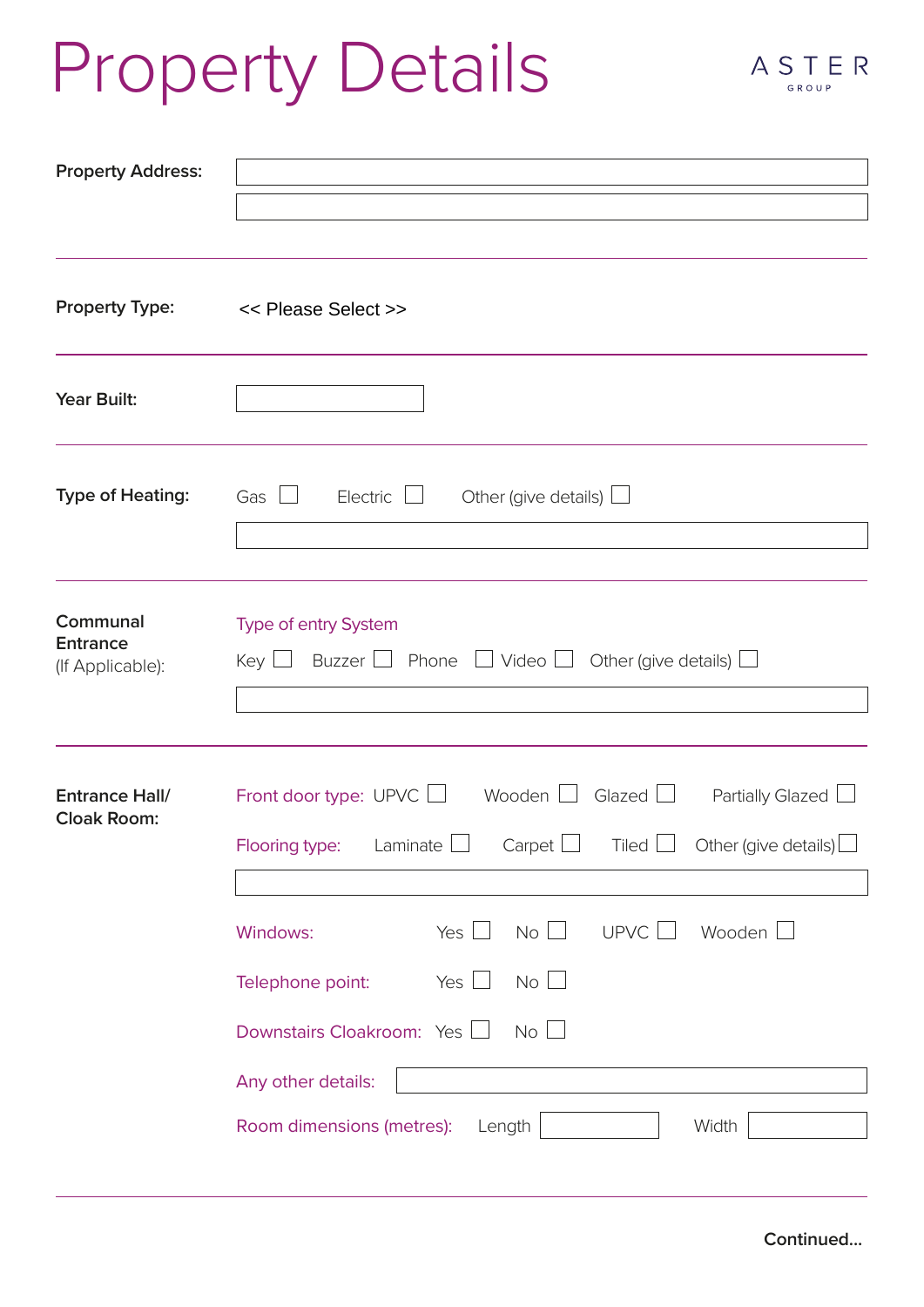

| Stairs / Landing:   | Flooring type:            | Laminate                        | Carpet I<br>$\blacksquare$ | Tiled $\Box$<br>Other (give details) $\Box$ |
|---------------------|---------------------------|---------------------------------|----------------------------|---------------------------------------------|
|                     |                           |                                 |                            |                                             |
|                     | Windows:                  | UPVC <sup>[</sup>               | Wooden                     | How many?                                   |
|                     | Heating:                  | Gas $\Box$                      | Electric Fire              | No. of radiators.                           |
|                     | Airing cupboard:          | Yes                             | No                         |                                             |
|                     | Loft access:              | Yes                             | No l                       |                                             |
|                     | Any other details:        |                                 |                            |                                             |
|                     | Room dimensions (metres): |                                 | Length                     | Width                                       |
|                     |                           |                                 |                            |                                             |
| <b>Living Room:</b> | Flooring type:            | Laminate                        | Carpet I<br>$\sim$         | Other (give details) $\Box$<br>Tiled        |
|                     |                           |                                 |                            |                                             |
|                     | Windows:                  | UPVC $\Box$                     | Wooden                     | How many?                                   |
|                     | Heating:                  | Gas<br>$\overline{\phantom{0}}$ | Electric Fire              | No. of radiators.                           |
|                     | Telephone point:          | Yes I                           | No                         |                                             |
|                     | <b>TV Aerial Point:</b>   | Yes $\Box$ No $\Box$            |                            |                                             |
|                     | <b>SKY/Cable Point:</b>   | Yes $\Box$                      | $No$ $\Box$                |                                             |
|                     | Any other details:        |                                 |                            |                                             |
|                     | Room dimensions (metres): |                                 | Length                     | Width                                       |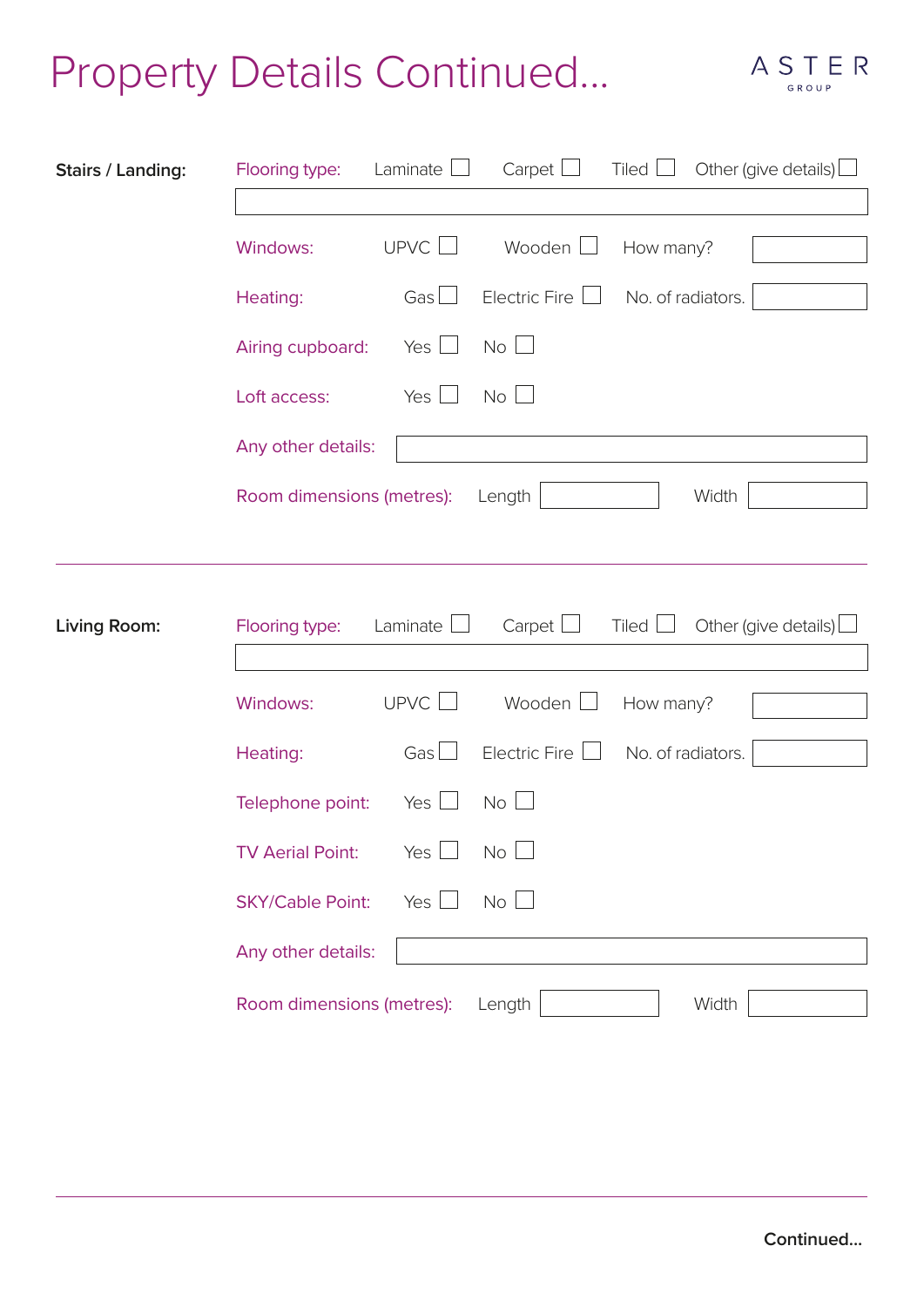

| Kitchen: | Flooring type:            | Other (give details)<br>Tiled<br>Laminate<br>Carpet I                                         |
|----------|---------------------------|-----------------------------------------------------------------------------------------------|
|          | Windows:                  | <b>UPVC</b><br>Wooden $\Box$<br>How many?                                                     |
|          | Sink type:                | Ceramic<br>Stainless Steel<br>Single drainer<br>Double drainer $\Box$<br>Other (give details) |
|          | Hob:                      | Electric<br>Ceramic<br>Gas                                                                    |
|          | Oven:                     | Electric $\Box$<br>Gas $\Box$                                                                 |
|          | <b>Extractor Fan:</b>     | No<br>Yes                                                                                     |
|          | Fridge or Fridge/Freezer: | Integral $\Box$<br>Space for $\Box$                                                           |
|          | Washer/dryer:             | Integral<br>Space for $\Box$                                                                  |
|          | Any white goods Included? | $No$ $\Box$<br>Yes $\Box$                                                                     |
|          | If yes give details       |                                                                                               |
|          | Telephone point:          | Yes $\Box$<br>No l                                                                            |
|          | <b>TV Aerial Point:</b>   | No l<br>Yes                                                                                   |
|          | Any other details:        |                                                                                               |
|          | Room dimensions (metres): | Width<br>Length                                                                               |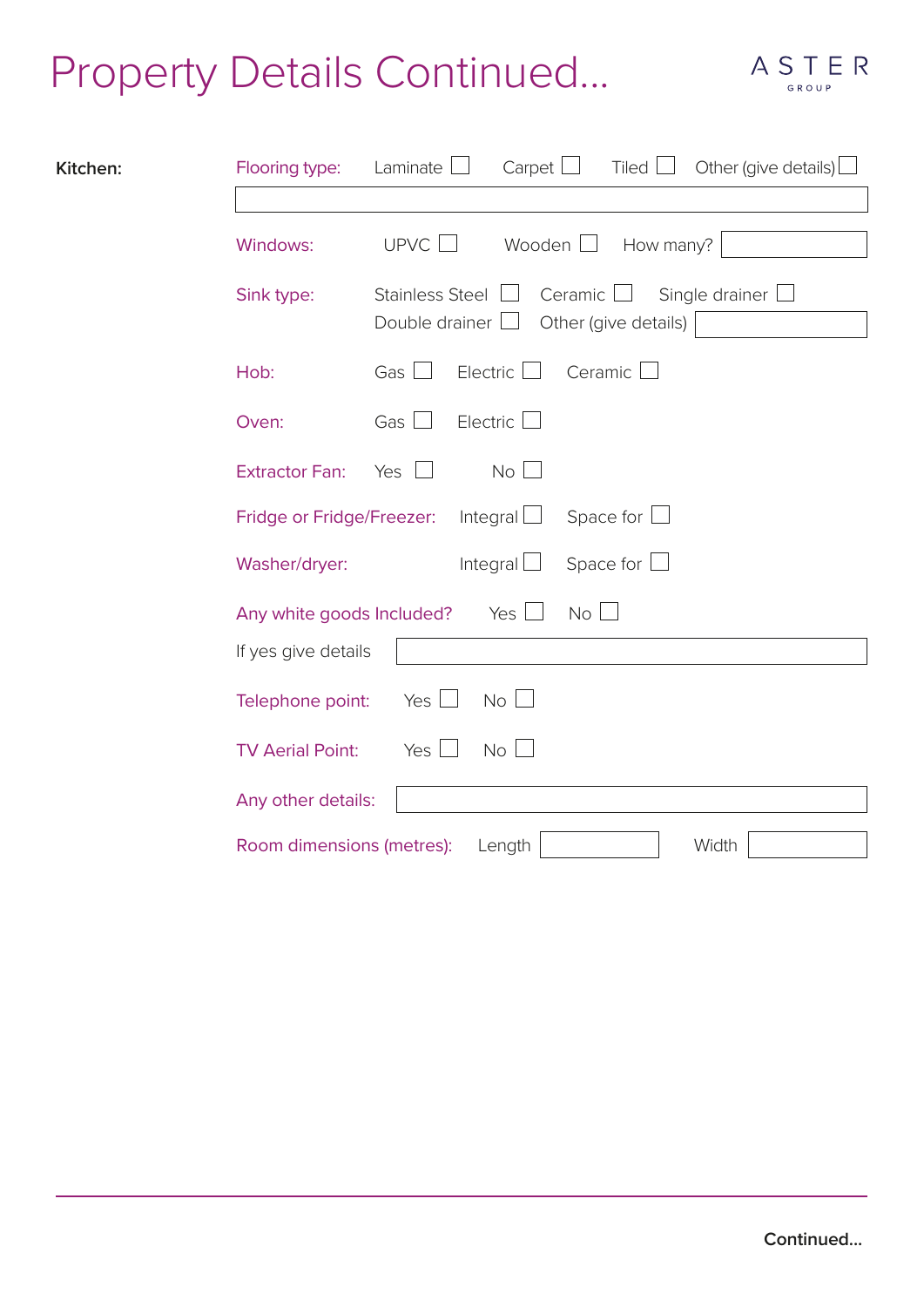

| <b>Dining Room:</b> | << Please Select >><br>Type of room: |             |                  |              |                             |
|---------------------|--------------------------------------|-------------|------------------|--------------|-----------------------------|
|                     | Flooring type:                       | Laminate    | Carpet           | Tiled $\Box$ | Other (give details) $\Box$ |
|                     |                                      |             |                  |              |                             |
|                     | Window:                              | <b>UPVC</b> | Wooden           | How many?    |                             |
|                     | Telephone point:                     | Yes $\Box$  | $No$ $\Box$      |              |                             |
|                     | <b>TV Aerial point:</b>              | Yes         | No l             |              |                             |
|                     | SKY/Cable point:                     | Yes l       | No l             |              |                             |
|                     | Any other details:                   |             |                  |              |                             |
|                     | Room dimensions (metres):            |             | Length           |              | Width                       |
|                     |                                      |             |                  |              |                             |
|                     |                                      |             |                  |              |                             |
| <b>Bathroom:</b>    | Flooring type:                       | Laminate    | Carpet           | Tiled        | Other (give details) $\Box$ |
|                     | Window:                              | <b>UPVC</b> | Wooden           | How many?    |                             |
|                     | Suite colour:                        |             |                  |              |                             |
|                     | Shower:                              | Over bath   | Separate cubicle |              |                             |
|                     | Shower screen:                       | Yes         | No               |              |                             |
|                     | Tiled:                               | Full $\Box$ | Partial          |              |                             |
|                     | Any other details:                   |             |                  |              |                             |
|                     | Room dimensions (metres):            |             | Length           |              | Width                       |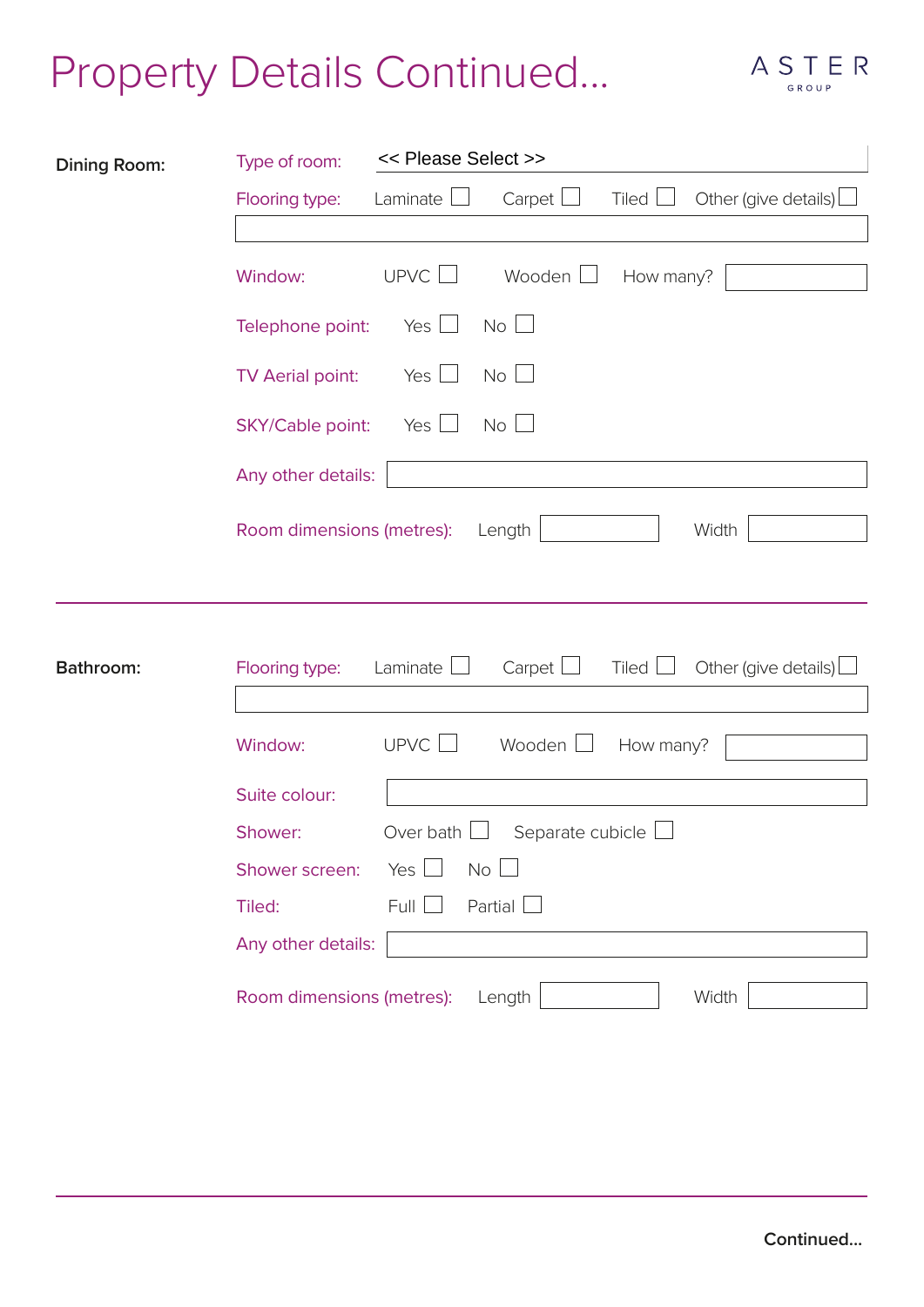

| <b>Bedroom One:</b> | Carpet<br>Tiled  <br>Other (give details) $\Box$<br>Flooring type:<br>Laminate  |
|---------------------|---------------------------------------------------------------------------------|
|                     | UPVC $\Box$<br>Wooden $\Box$<br>Windows:<br>How many?                           |
|                     | Double $\Box$<br>Yes $\Box$<br>$No$ $\Box$<br>Single $\Box$<br>Fitted wardrobe: |
|                     | $No \perp$<br>Yes $\Box$<br><b>Telephone Point:</b>                             |
|                     | $No$ $\Box$<br>Yes $\Box$<br><b>TV Aerial Point:</b>                            |
|                     | Any other details:                                                              |
|                     | Width<br>Room dimensions (metres):<br>Length                                    |
|                     |                                                                                 |
|                     |                                                                                 |
| <b>Bedroom Two:</b> | Carpet<br>Tiled L<br>Other (give details) $\Box$<br>Flooring type:<br>Laminate  |
|                     | <b>UPVC</b><br>Wooden L<br>Windows:<br>How many?                                |
|                     | Double $\Box$<br>Yes $\Box$<br>$No$ $\Box$<br>Single $\Box$<br>Fitted wardrobe: |
|                     | Yes $\Box$<br>No l<br>Telephone Point:                                          |
|                     | No<br>Yes  <br><b>TV Aerial Point:</b>                                          |
|                     | Any other details:                                                              |
|                     | Room dimensions (metres):<br>Length<br>Width                                    |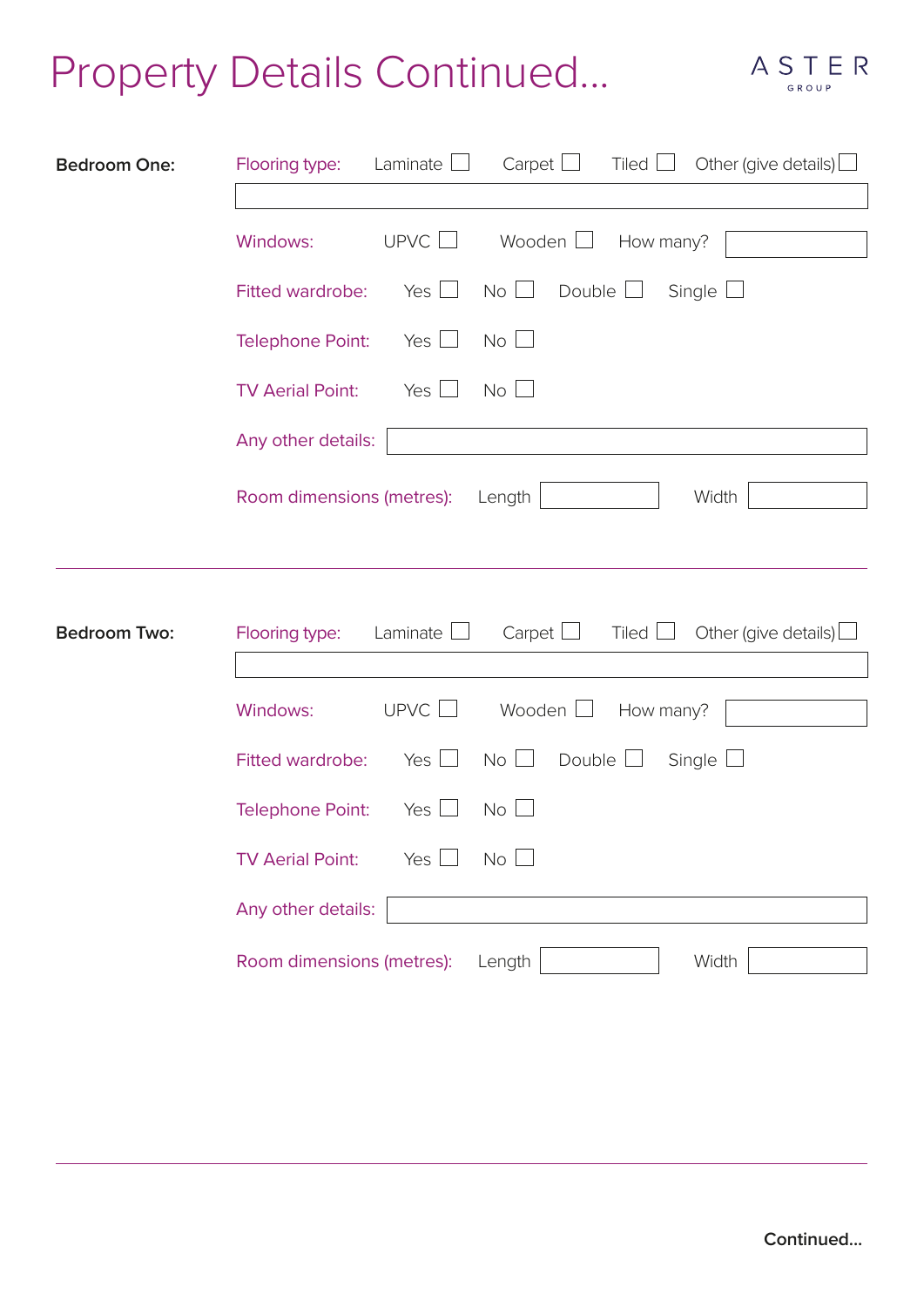

| <b>Bedroom Three:</b> | Carpet<br>Tiled  <br>Other (give details) $\Box$<br>Flooring type:<br>Laminate        |
|-----------------------|---------------------------------------------------------------------------------------|
|                       |                                                                                       |
|                       | UPVC $\Box$<br>Wooden L<br>Windows:<br>How many?                                      |
|                       | Double $\Box$<br>Yes $\Box$<br>$No$ $\Box$<br>Single $\Box$<br>Fitted wardrobe:       |
|                       | $No$ $\Box$<br>Yes $\Box$<br>Telephone Point:                                         |
|                       | Yes $\Box$<br>$No$ $\Box$<br><b>TV Aerial Point:</b>                                  |
|                       | Any other details:                                                                    |
|                       | Width<br>Room dimensions (metres):<br>Length                                          |
|                       |                                                                                       |
|                       |                                                                                       |
| <b>Bedroom Four:</b>  | Carpet $\Box$<br>Other (give details) $\Box$<br>Laminate<br>Tiled  <br>Flooring type: |
|                       |                                                                                       |
|                       | <b>UPVC</b><br>Wooden L<br>Windows:<br>How many?                                      |
|                       | Double $\Box$<br>Yes $\Box$<br>$No \Box$<br>Single $\Box$<br>Fitted wardrobe:         |
|                       | No l<br>Yes $\Box$<br>Telephone Point:                                                |
|                       | No<br>Yes<br><b>TV Aerial Point:</b>                                                  |
|                       | Any other details:                                                                    |
|                       | Room dimensions (metres):<br>Length<br>Width                                          |